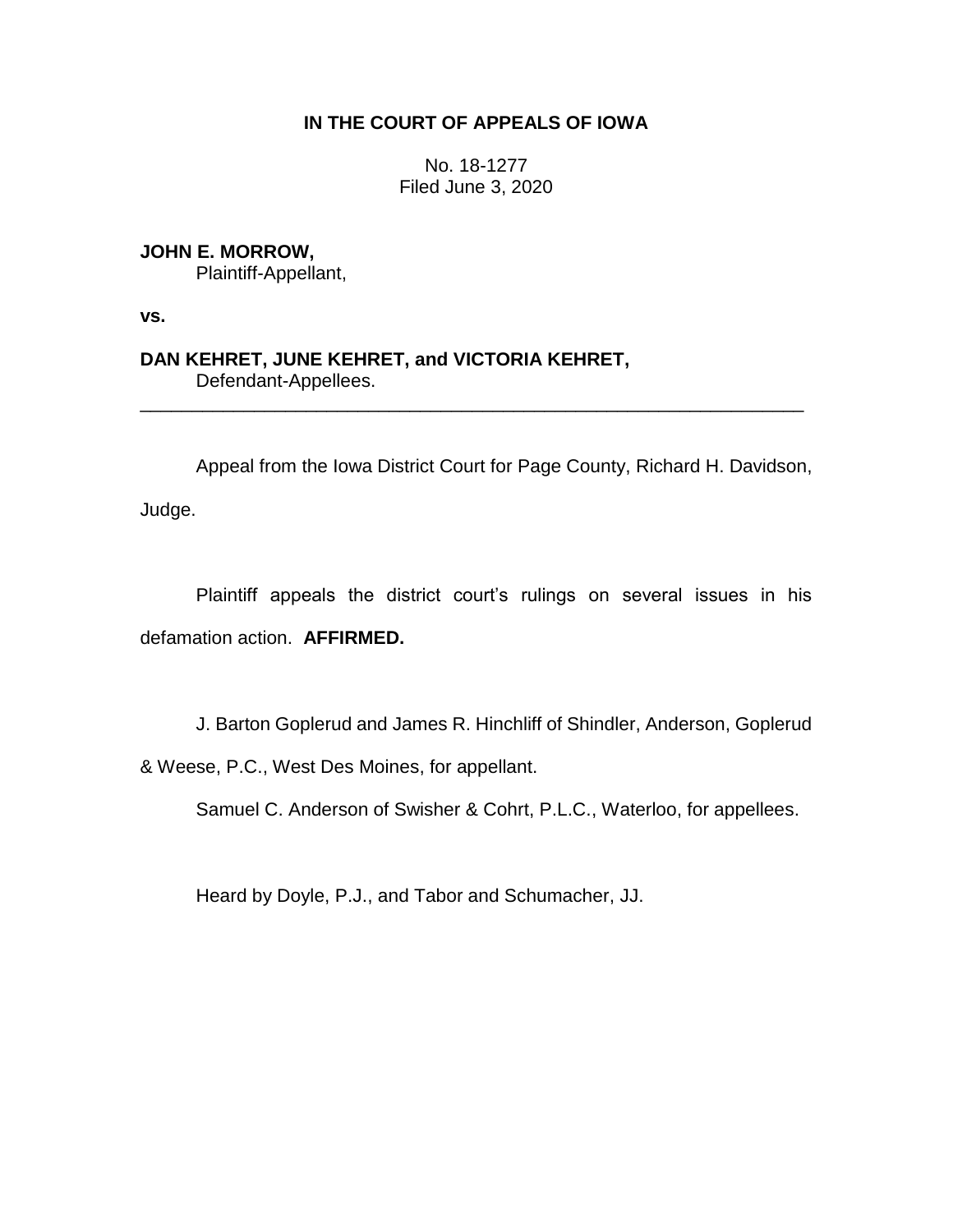## **SCHUMACHER, Judge.**

 $\overline{a}$ 

Following a verdict in which a jury found that John E. Morrow failed to prove his defamation case against any of the defendants, Morrow appeals several of the district court's rulings.<sup>1</sup> Morrow alleges that the district court erred by denying his motion to compel; by denying his motion in limine as to the testimony of Karla Miller; by granting a partial directed verdict at the close of his case on certain statements made by the defendants; and by granting a partial directed verdict at the close of defendants' case.

We review the district court's rulings on motions for directed verdict for correction of errors at law. *Estate of Pearson ex rel. Latta v. Interstate Power & Light Co.*, 700 N.W.2d 333, 340 (Iowa 2005). In reviewing such rulings, we view the evidence in the light most favorable to the nonmoving party to determine whether the evidence generated a fact question. *Dettmann v. Kruckenberg*, 613 N.W.2d 238, 250–51 (Iowa 2000). To overcome a motion for directed verdict, substantial evidence must exist to support each element of the claim or defense. *Id.* at 251. Substantial evidence exists if reasonable minds could accept the evidence to reach the same findings. *Id.*; s*ee also Yates v. Iowa W. Racing Ass'n*, 721 N.W.2d 762, 768 (Iowa 2006).

Prior to jury trial, Morrow filed a motion to compel. Among other documents requested in the motion to compel, Morrow sought to compel the production of the medical records of one of the defendants "from 2012 to present," which the district court denied, finding that there was no showing that the medical records were

 $1$  The facts of the defamation action are fully set forth in the record and are not repeated in this opinion.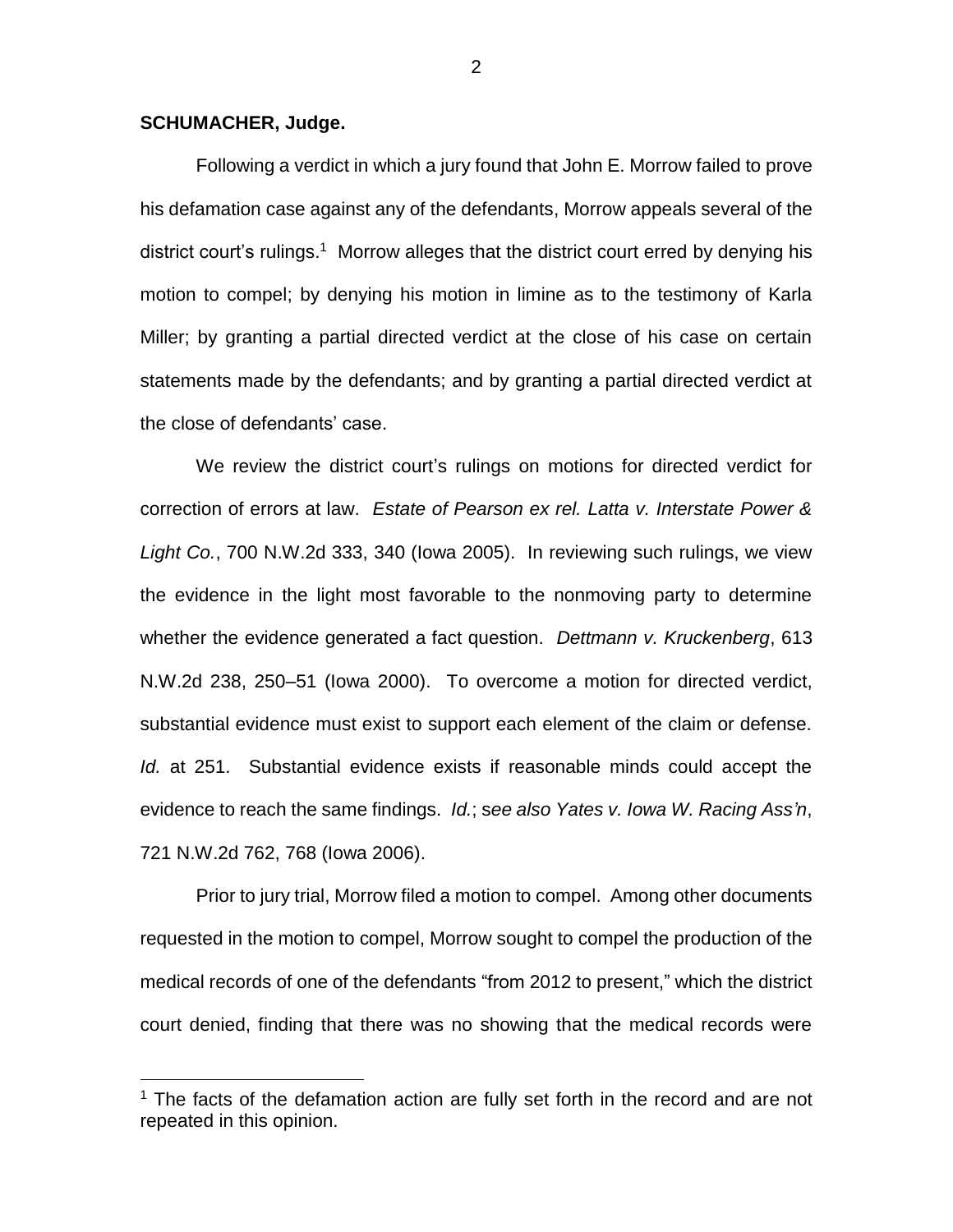relevant to the proceeding. $2$  Based on full review of the record, we find the district court did not abuse its discretion and affirm on this issue.

Morrow also filed a motion in limine seeking to exclude testimony from defendants' expert witness, Karla Miller. The court permitted the expert to testify but provided parameters for the expert's testimony, including the disallowance of vouching testimony. We find no abuse of discretion on this issue and affirm.

The district court found some of the statements made by defendants were not defamatory per se. As to these statements, the court found they were opinions that were not objectively verifiable and granted the defendants' motion for directed verdict. *See Yates*, 721 N.W.2d at 771 ("[T]he framework of analysis is no longer whether the alleged defamatory statement is fact or opinion. Rather the framework of analysis now is whether the alleged defamatory statement can reasonably be interpreted as stating actual facts and whether those facts are capable of being proven true or false.").

The court found other statements made by defendants to be defamatory per se. The court, however, found these statements, except one, were protected by a qualified privilege. *See Barreca v. Nickolas*, 683 N.W.2d 111, 118 (Iowa 2004).

Otherwise actionable statements may be nevertheless rendered nonactionable when spoken or written pursuant to a qualified or absolute privilege. A communication is qualifiedly privileged if

(1) the statement was made in good faith; (2) the defendant had an interest to uphold; (3) the scope of the statement was limited to the identified interest; and (4) the statement was

 $\overline{a}$ 

<sup>&</sup>lt;sup>2</sup> At the time of trial, Morrow was in possession of the Unity Point Clinic records from July 1994—May 2015 for the defendant for whom the medical records were requested in Morrow's motion to compel. Morrow obtained these records by use of a subpoena to the Floyd County Attorney's Office, who was in possession of those records for purposes of a criminal investigation.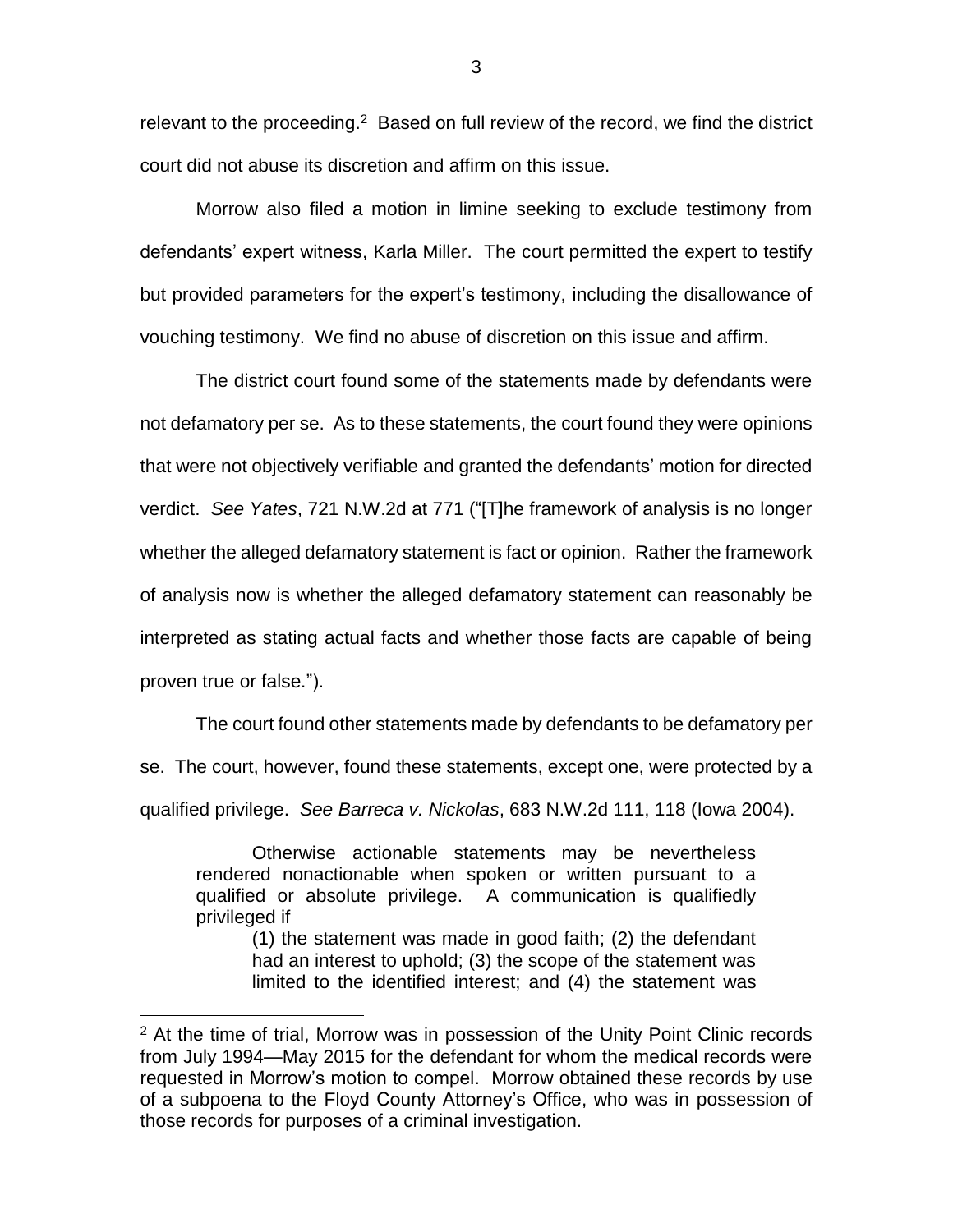published on a proper occasion, in a proper manner, and to proper parties only.

*Bandstra v. Covenant Reformed Church*, 913 N.W.2d 19, 47–48 (Iowa 2018) (quoting *Barreca*, 683 N.W.2d at 118). Considering the test for whether a statement is a qualified privilege found in *Bandstra*, we find the district court did not err in granting a directed verdict concerning the qualified privilege statements.

"Qualified privilege may be lost, however, if the speaker abuses the privilege by speaking with actual malice or excessively publishing the statement 'beyond the group interest.'" *Id.* at 48 (quoting *Kliebenstein v. Iowa Conference of United Methodist Church*, 663 N.W.2d 404, 407 (Iowa 2003)). "A statement is made with actual malice if the speaker 'acted with knowing or reckless disregard of the truth of the statement.'" *Id.* (quoting *Barreca*, 683 N.W.2d at 121).

The defendants claim the statements were substantially true, so plaintiff's arguments concerning opinion and qualified privilege are irrelevant. "[I]f an allegedly defamatory statement is substantially true, it provides an absolute defense to an action for defamation." *Yates*, 721 N.W.2d at 768–69. Defendants have the burden to prove the affirmative defense. *See Spencer v. Spencer*, 479 N.W.2d 293, 296 (Iowa 1991). We agree with the defendants' argument.

For the statement that was determined not to be protected by a qualified privilege, the jury was instructed it should find defendants liable if they found (1) the statement was made and (2) the statement was published, unless they found defendants had proven the defense of truth, which was explained in a separate instruction. The statement at issue was made and sent to a friend through Facebook Messenger. The jury found Morrow did not prove his claim of

4